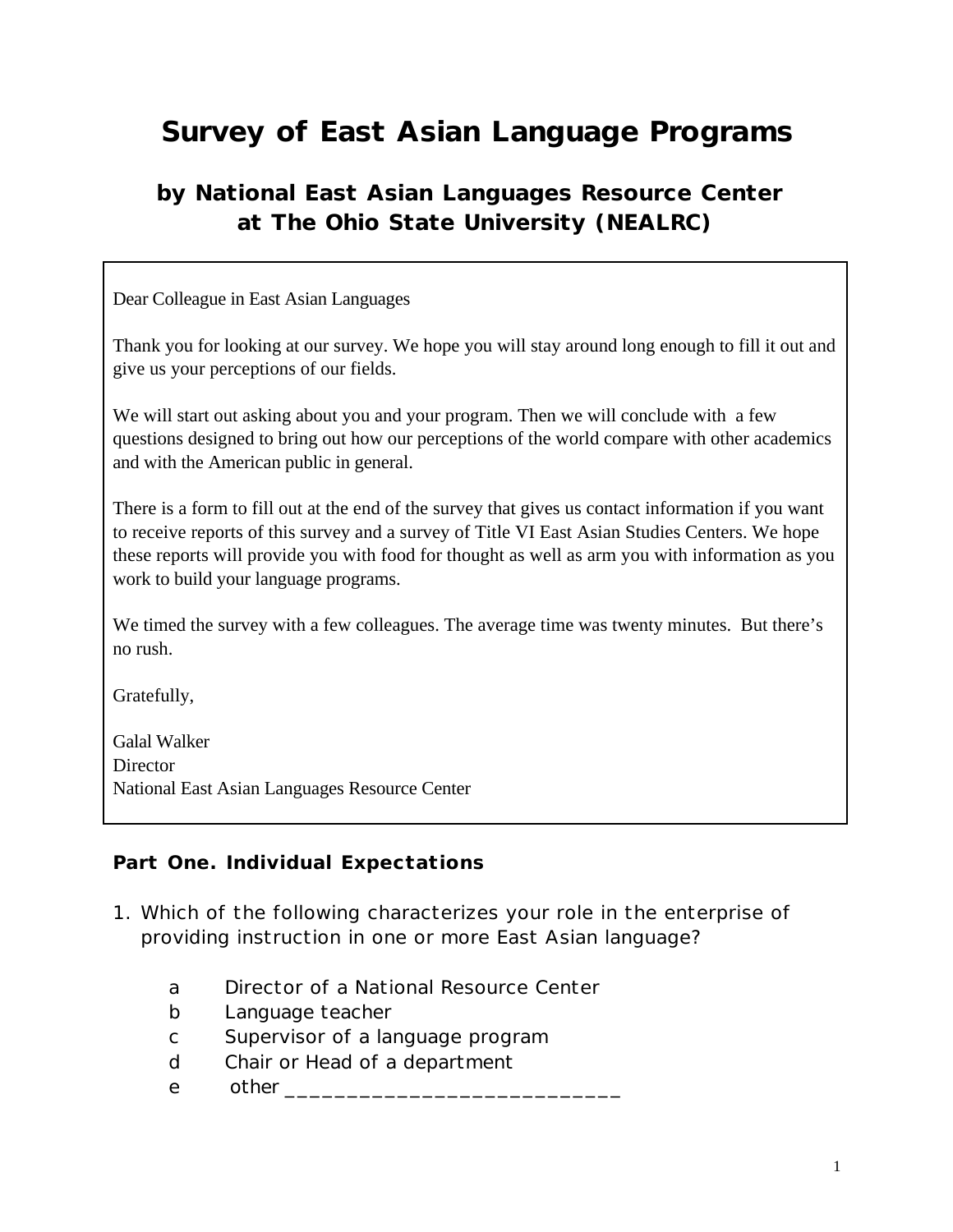- 2. Which East Asian language, or language group, is the primary focus of your professional activities or interests? *(If more than one language, choose more than one.)*
	- a. Chinese
	- b. Japanese
	- c. Korean
- 3. What is your title in your department? *(Choose the one that is the closest to the title you use most often)*
	- a. Teaching Associate/Graduate Assistant
	- b. Lecturer
	- c. Instructor
	- d. Program Supervisor/Director
	- e. Adjunct Professor
	- f. Professor/Associate Professor/Assistant Professor
	- g. Other\_\_\_\_\_\_\_\_\_\_\_\_\_\_\_\_\_\_\_\_\_\_\_\_\_\_\_\_\_\_\_
- 4. What is your relation to the East Asian Language or Languages you are responsible for?
	- a. native speaker
	- b. non-native speaker
	- c. native speaker of one, non-native speaker of the other(s)
- 5. Which of the following best characterizes your opinion about the future of the language or languages you are involved with?
	- a. You expect a great increase in American students of this language in the next five years.
	- b. You expect a gradual increase in American students of this language over the next five years.
	- c. You think the number of American students will remain pretty much the same over the next five years.
	- d. You anticipate a reduction in the number of American students of this language in the next five years.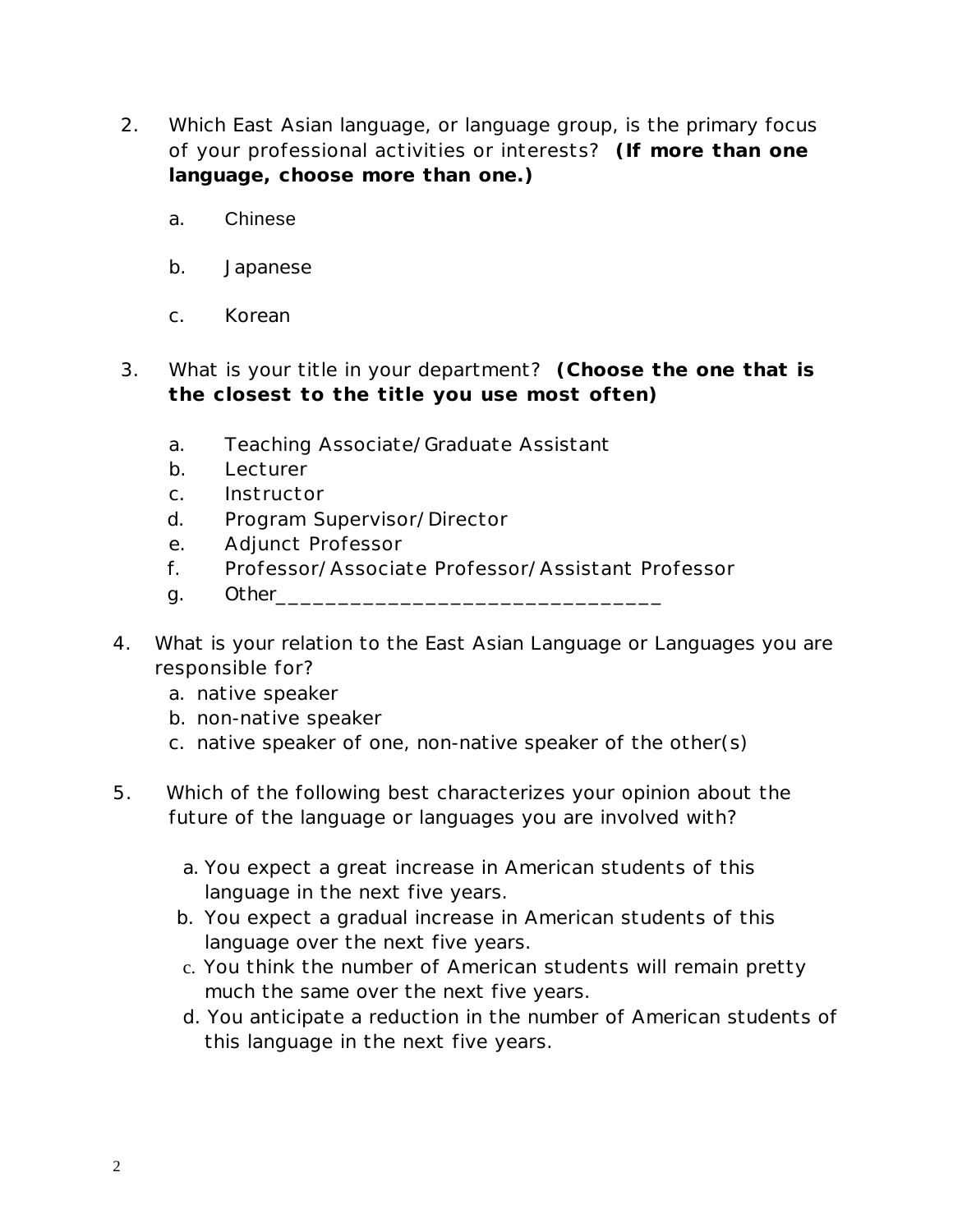- 6. What are your expectations concerning the development of the field of teaching your language(s) in the next ten years?
	- a. The language will be learned faster and more thoroughly by our students.
	- b. There will be significant improvements in particular aspects of learning the language.
	- c. Things will remain pretty much the same.
	- d. There will be a decline in the effectiveness of our instruction.
- 7 Indicate **no more than four** of the following areas that might most influence instruction and learning for the better in your language within the next ten years. ("A " will mark the most important.)

A\_\_\_\_ B\_\_\_\_ C\_\_\_ D\_\_\_

- 1. Instructional technology
- 2. Teacher training
- 3. Improved materials
- 4. Research in second language acquisition
- 5. Developments in pedagogy and methodology
- 6. Students trained in the language at lower levels
- 7. Improved testing
- 8. Increased funding for foreign language programs
- 9. Wider understanding of national standards
- 10. Increased study abroad
- 11. Raised language requirements in our schools
- 12. More value placed on foreign language skills by society
- 13. other **contains the container of the container**

#### *Part Two. Institutional and Departmental Practices*

- 1.What is the **highest degree** offered by your department in Chinese, Japanese, or Korean?
	- 1. Certificate/or Minor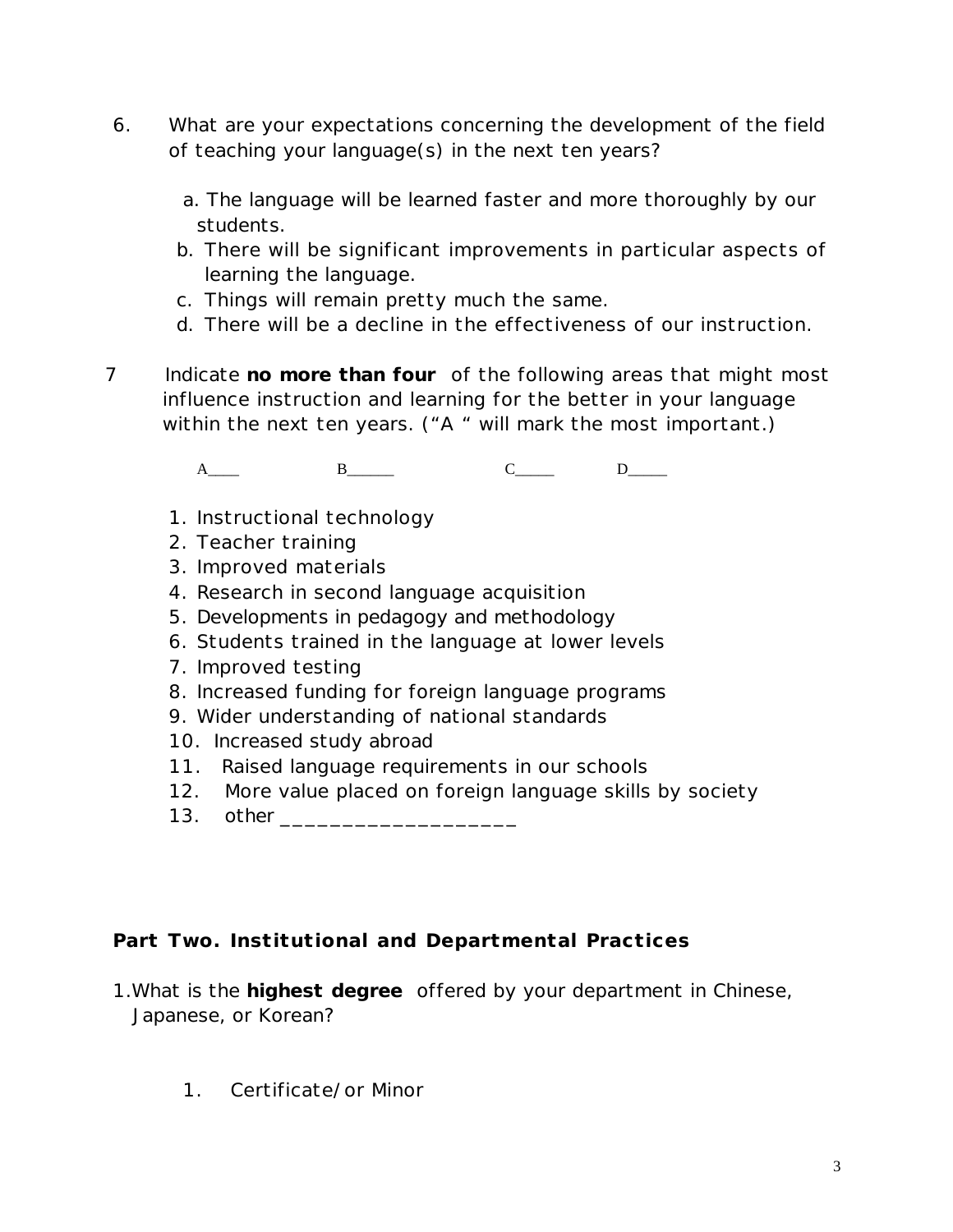- 2. Bachelors degree/or Major
- 3. Masters degree
- 4. Doctorate degree
- 5. No degrees are awarded by this department
- 2. Does your institution have a **foreign language entrance requirement** for students in programs leading to either the BA or BS degree?
	- 1. Yes
	- 2. No
- 3. Does your institution have a **foreign language requirement** ?
	- 1. Yes
	- 2. No
- 4. Does your language teaching department have a mission statement (i.e., **a formal statement of goals or objectives** )?
	- 1. Yes (continue with Question 5)
	- 2. No (Go to Question 6)
- 5. How often is the mission statement **reviewed or formally discussed by the department faculty?** *(Click only one* **answer)**
	- 1. Annually or more frequently
	- 2. Every few years
	- 3. On an ad hoc basis
	- 4. No faculty meeting of this kind in the past five years
	- 5. Do not know
- 6. How often does your department hold faculty meetings to consider broad educational objectives? *(Click only one answer)*
	- 1. Annually or more frequently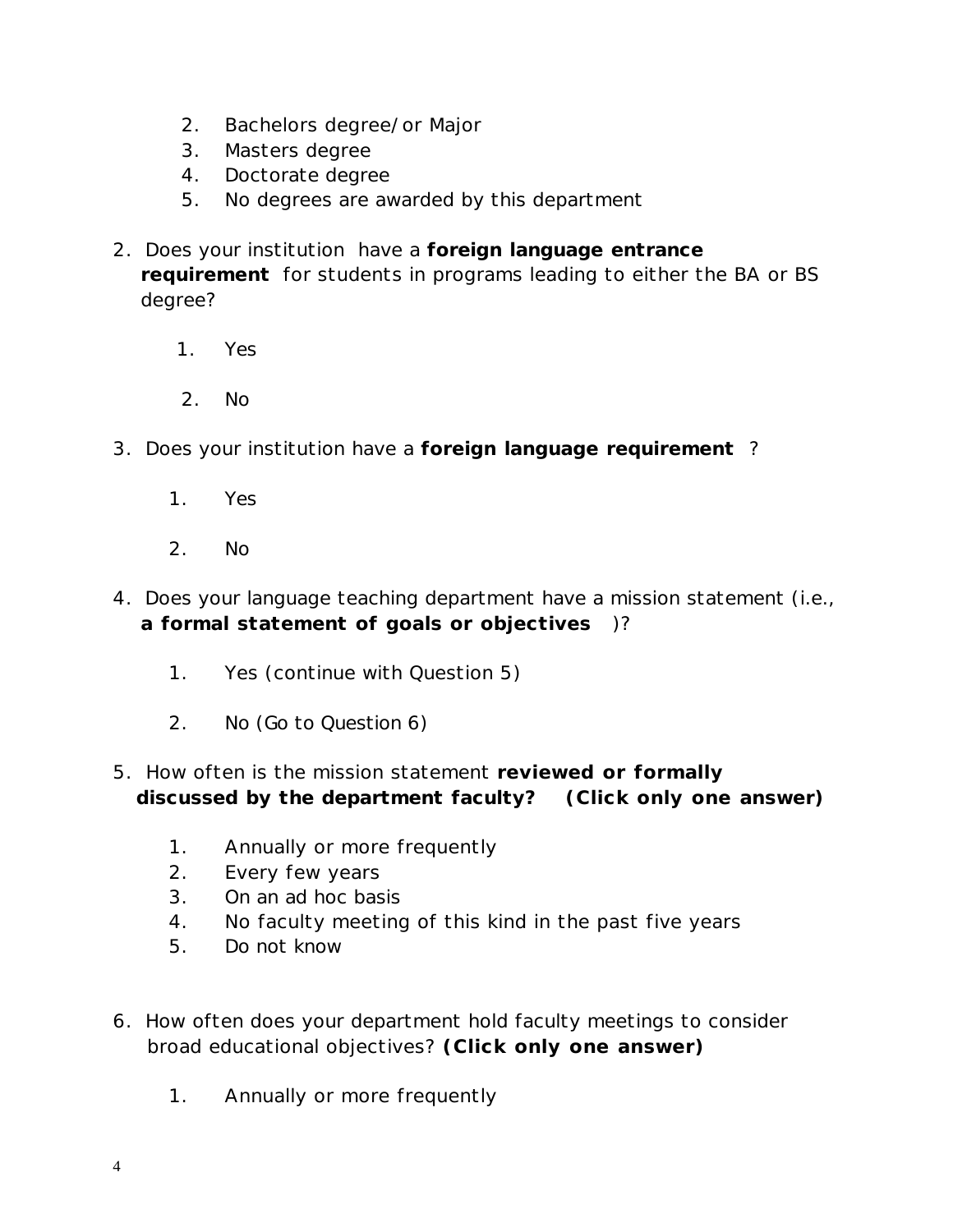- 2. Every few years
- 3. On an ad hoc basis
- 4. No faculty meeting of this kind in the past five years
- 5. Do not know
- 7. Does your department or institution provide any of the following types of support for foreign language faculty? *(Click all that apply)*
	- 1. Support for study abroad
	- 2. Support for travel to conferences
	- 3. Released time for course development
	- 4. Training to work with technology
	- 5. Support for research and scholarship
	- 6. Do not know
- 8. Does your department have **full-time coordinators** or **supervisors** of the language courses you work in?
	- 1. Yes
	- 2. No
- 9. Does your department use standardized testing for **assessment** and /or **placement** of incoming students? *(Click only one answer)*

\_\_\_\_\_\_\_\_\_\_\_\_\_\_\_\_\_\_\_\_\_\_\_\_\_\_\_\_\_\_\_\_\_\_\_\_\_\_\_\_\_\_\_\_\_\_\_\_\_\_

- 1. Yes (continue with Question10)
- 2. No (Go to Question11)
- 10. What test(s) do you use?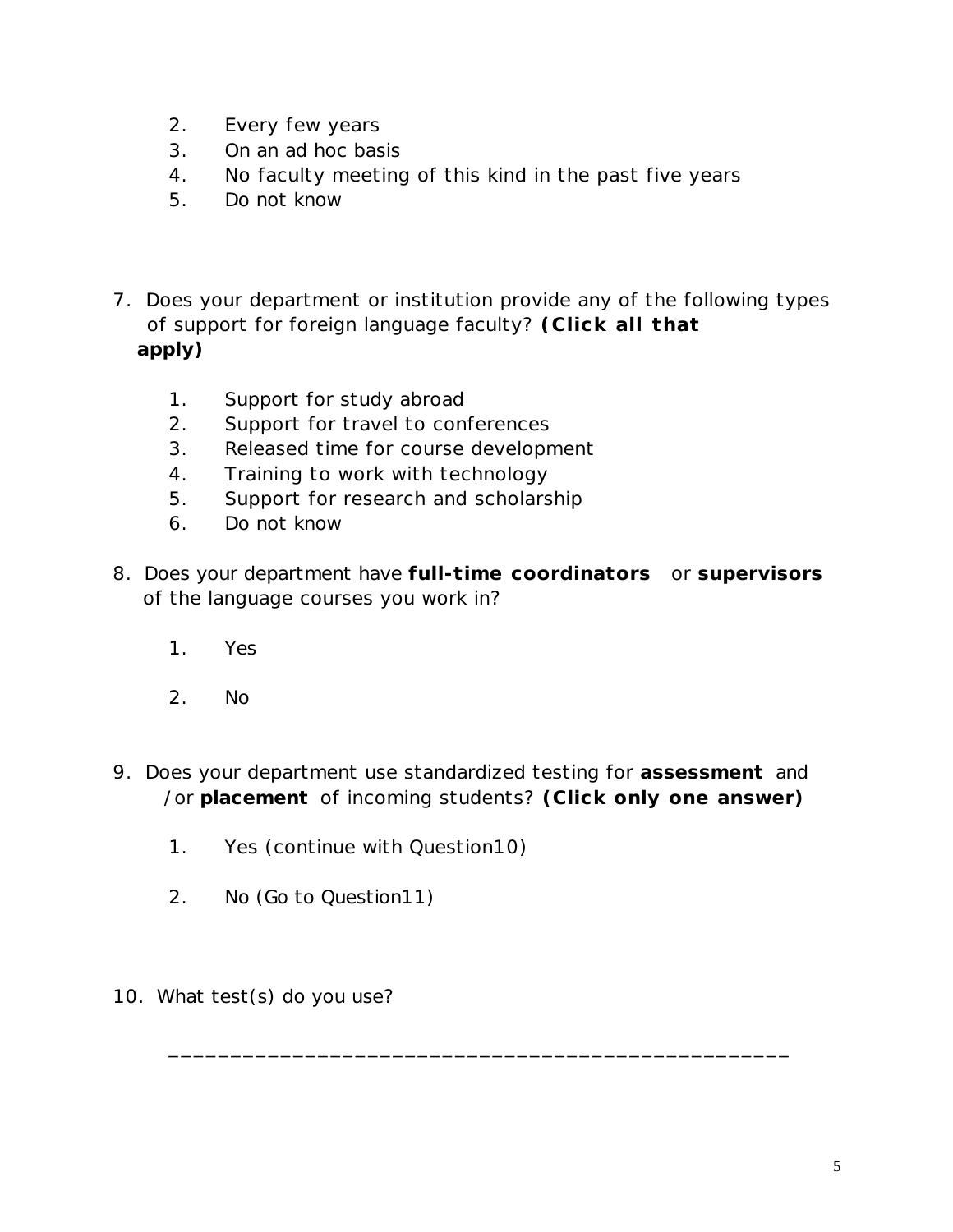11. Does your department offer **students** any of the following **opportunities** either on campus or through other institutions in your home country? *(Click one answer for each item)*

|                               | Yes | NΩ |
|-------------------------------|-----|----|
| Intensive courses             |     |    |
| Immersion programs            |     |    |
| Individualized instruction    |     |    |
| Distance instruction          | 1.  |    |
| Pre-semester programs         |     |    |
| Winter-break programs         |     |    |
| Weekend programs              |     |    |
| Language houses               |     |    |
| Internships in a local target |     |    |
| language community            |     |    |
| Service programs in a local   |     |    |
| target language community     |     |    |
|                               |     |    |

12. Have any of the following issues in language education been a part of **discussions** about **methodology** and/or **objectives** in your department? *(Click one answer for each item)*

|                |                                         | Yes         | Nο |
|----------------|-----------------------------------------|-------------|----|
| a.             | Content-based language teaching         |             |    |
| b.             | Teaching for oral proficiency.          |             |    |
| C <sub>1</sub> | The Standards for Foreign               |             |    |
|                | Language Learning                       | $1 \quad 2$ |    |
| d.             | Performance-based instruction           |             |    |
| $\mathsf{e}$   | Culture-based instruction               | $1$ 2       |    |
| f.             | Advanced language instruction           |             |    |
| g.             | Role of reading in the language program |             |    |
|                |                                         |             |    |

- 13. Does your deparment or college have discussions about language study that involve all or most of the faculty?
	- 1. Yes
	- 2. No
- 14. Which of the following statements best describes actual practice in your overall language program?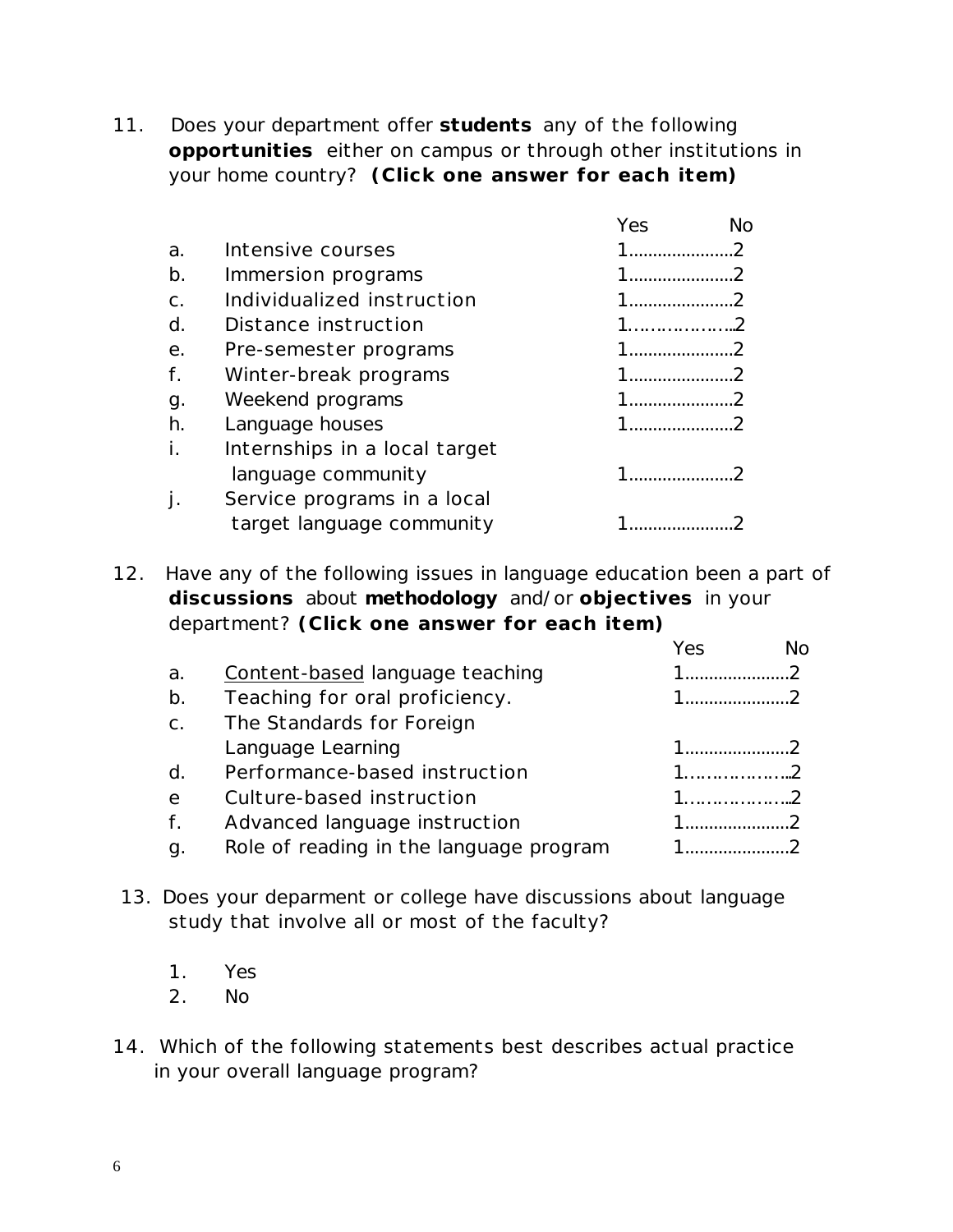- 1. It places more emphasis on reading and writing than on oral communication.
- 2. It emphasizes equally reading and writing as much as on oral communication.
- 3. It places more emphasis on oral communication than on reading and writing.
- 4. It emphasizes oral communication in the early stages and written communication in the later stages.
- 5. It balances reading and writing with oral communication according to the preference of the instructor.
- 6. Do not know
- 15. Which of the following statements best describes actual practice in your introductory language course sequence?
	- 1. It places more emphasis on culture than on literature.
	- 2. It emphasizes equally literature and culture.
	- 3. It places more emphasis on literature than on culture.
	- 5. Do not know
- 16. Which of the following statements describe your advanced undergraduate curriculum (i.e., courses taught in the target language beyond the introductory sequence)? *(Click all that apply)*
	- 1. focus on literature
	- 2. focus on modern culture and interactive communication
	- 3. focus on critical studies
	- 4. Canonical-literature based, organized by periods, authors, and/or genres
	- 5. Based primarily upon non-canonical literature
	- 6. Based primarily on surveys of civilization by period
	- 7. Non-traditional curriculum emphasizing language for business or other special purposes
	- 8. Do not know
- 17. Does your institution offer **students** any of the following special opportunities for study of East Asian Languages **across institutional limits?** *(Click one answer for each item)*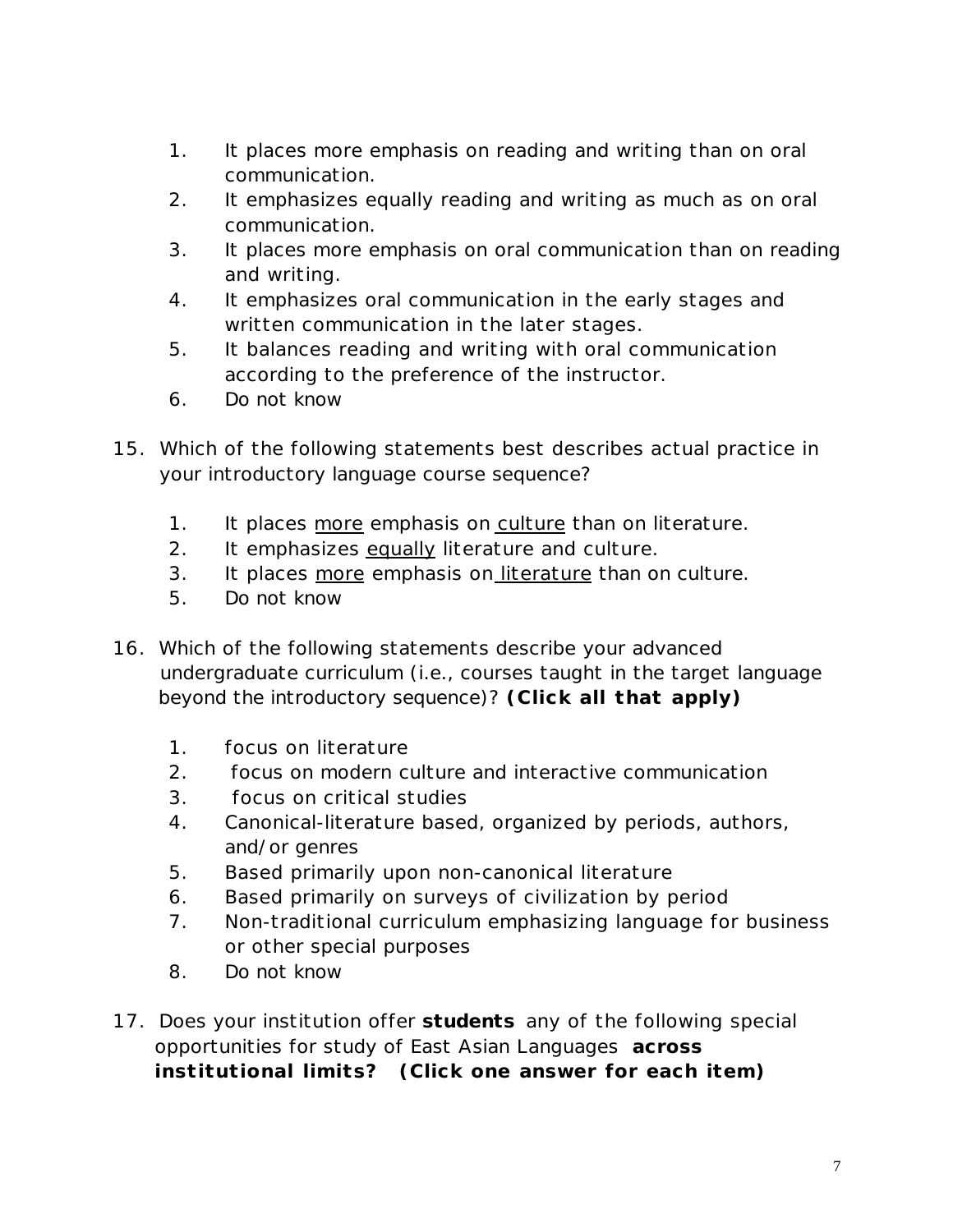|  | Yes | No. |
|--|-----|-----|
|  |     |     |
|  |     |     |

18. Does your department or institution offer **students** any of the following special opportunities for **study abroad** ? *(Click one answer for each)*

|    |  | Yes No |
|----|--|--------|
|    |  |        |
| b. |  |        |
|    |  |        |

19. Does your department use any of the following **assessment measures** , whether for all or some students, in addition to in-class grades in the course of a student's language study? *(Click one answer for each item)*

|       |                                                              | Yes |  |
|-------|--------------------------------------------------------------|-----|--|
| a.    | The Oral Proficiency Interview                               |     |  |
|       |                                                              |     |  |
| $b$ . |                                                              |     |  |
|       | Other evaluation instruments not<br>tied to specific classes |     |  |
|       |                                                              |     |  |

20. Does your department have **connections for articulating** with local high schools for any of the following? *(Click one answer for each item)*

|    |                                   | Yes | NΩ |
|----|-----------------------------------|-----|----|
|    |                                   |     |    |
| b. | To bring together faculty members |     |    |
|    | from both levels to               |     |    |
|    |                                   |     |    |
|    |                                   |     |    |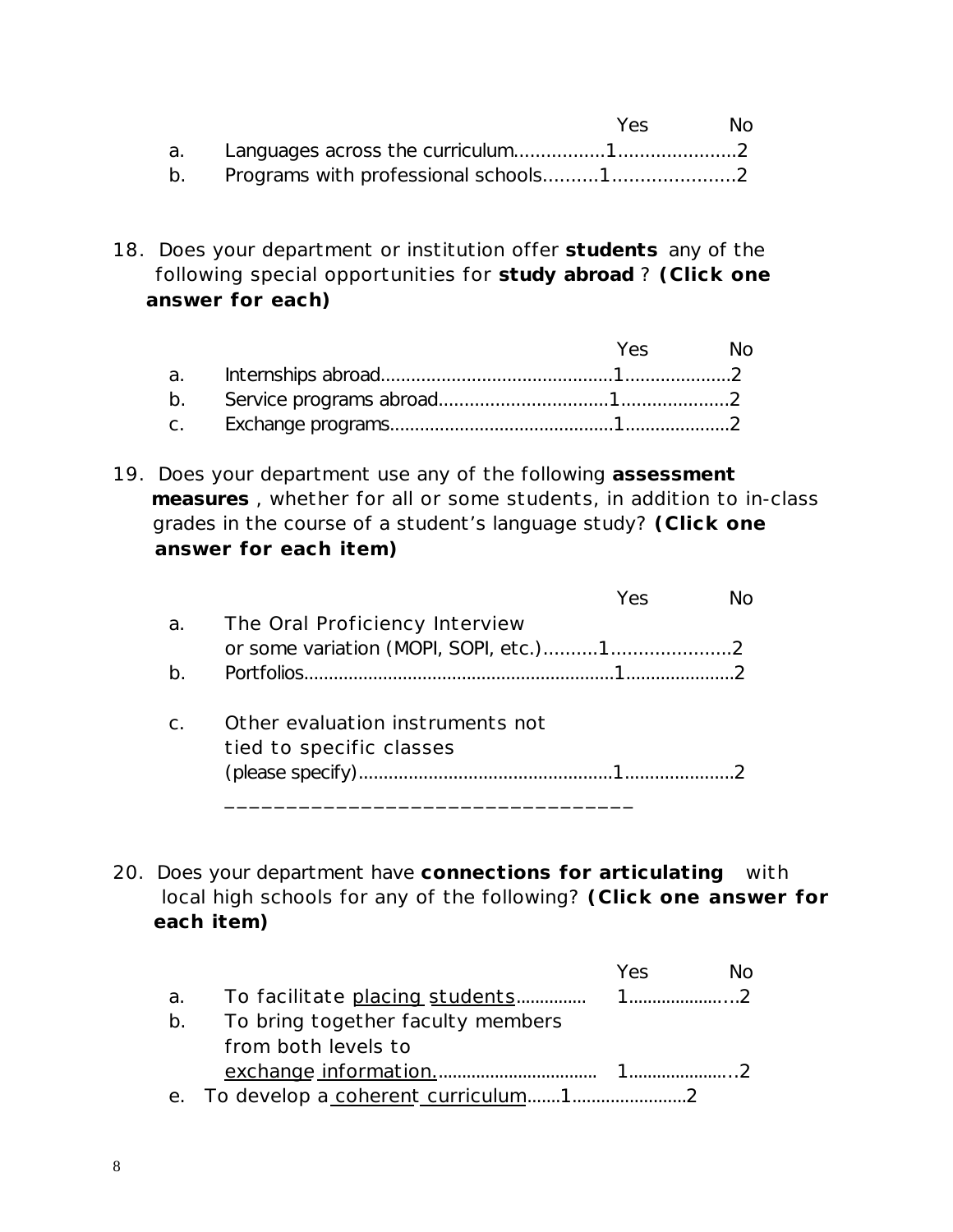21. Does your department provide courses for training teachers of Chinese, Japanese, or Korean? Yes No. 2012

|  | Yes and the second the second state of the second state in the second state in the second state in the second state in the second state in the second state in the second state in the second state in the second state in the |  |
|--|--------------------------------------------------------------------------------------------------------------------------------------------------------------------------------------------------------------------------------|--|
|  |                                                                                                                                                                                                                                |  |
|  |                                                                                                                                                                                                                                |  |
|  |                                                                                                                                                                                                                                |  |
|  |                                                                                                                                                                                                                                |  |

(If your answer is "No", go to Question 22)

22. Where does the training take place? *(Click one answer for each item)*

|    |                                       | Yes | No            |
|----|---------------------------------------|-----|---------------|
| а. | Only in your department               |     | 2             |
| b. | In department and college             |     |               |
| C. | Only in college                       |     |               |
| d. | In department and school of education |     | $\mathcal{P}$ |
| е. | Only in school of education           |     |               |

23. Does your department offer any of the following arrangements for undergraduate **heritage learners** ? *(Click one answer for each item)*

|    |                                     | Yes | Nο |
|----|-------------------------------------|-----|----|
| a. | Specially designed classes          |     |    |
| b. | Separate tracks                     |     |    |
| C. | Specially designed materials        |     |    |
| d. | Special preparation for faculty     |     |    |
|    | members                             |     |    |
|    | non-classroom instructional options |     |    |

24. Does your department sponsor any of the following activities for the **local community** ? *(Click one answer for each item)*

|  | Yes. | N٥ |
|--|------|----|
|  |      |    |
|  |      |    |
|  |      |    |
|  |      |    |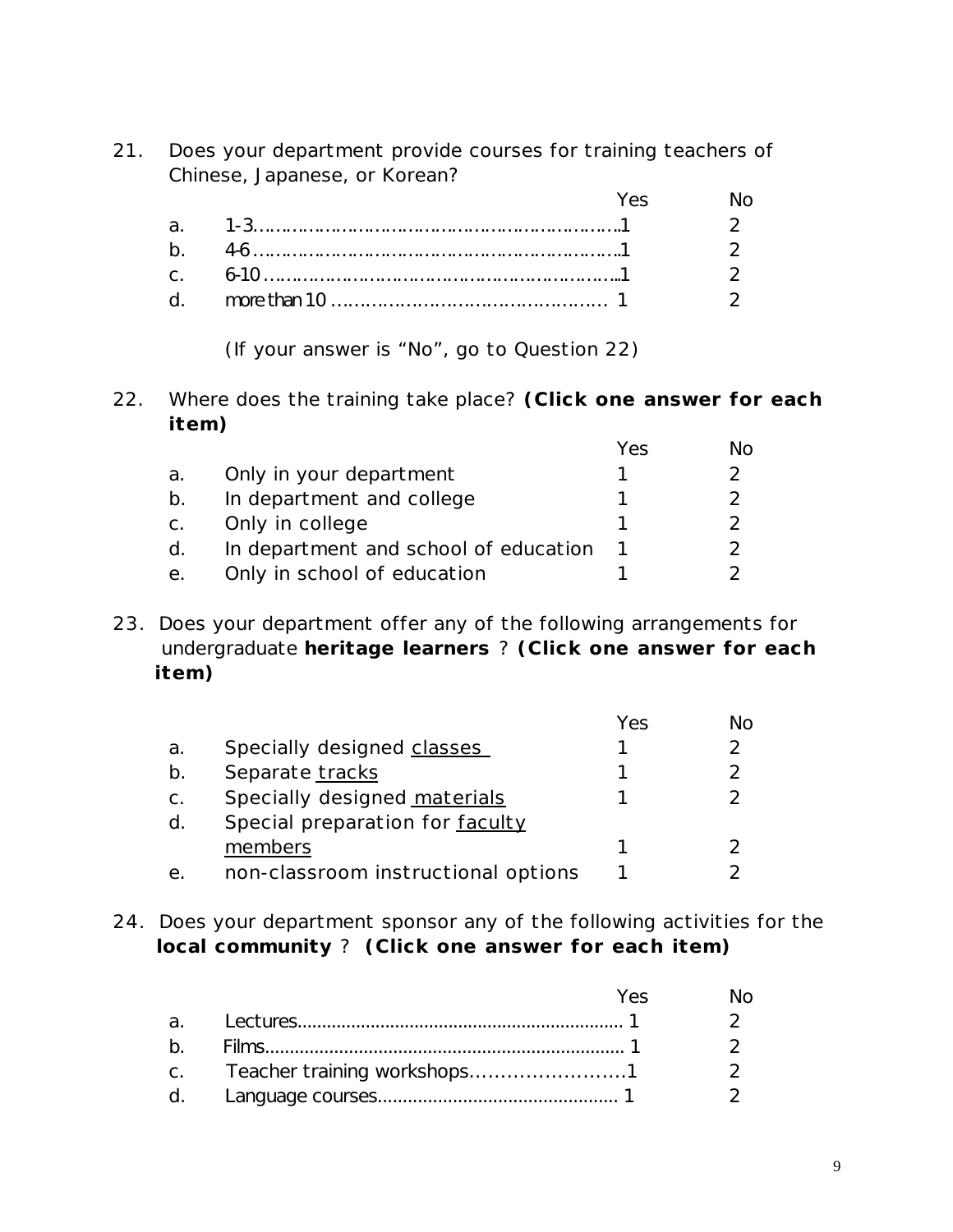- e. Other connections or interactions.............. 1 2
- 25. Does your department engage in fundraising (e.g., from alumni, the local community, or business)?
	- 1. Yes
	- 2. No
- 26. Has your department ever changed its **unit structure** in any of the following ways? *(Click one answer for each item)*

|                                                                                                | Yes |  |
|------------------------------------------------------------------------------------------------|-----|--|
| a. Changed from a single to a multilanguage                                                    |     |  |
| b. Created single language units (or departments)<br>from multilanguage units (or departments) |     |  |
| Merged with a department from another<br>discipline                                            |     |  |

27. Are any of the following **technology resources** provided by the institution readily available to faculty members and/or students? *(Click all that apply for each column)*

|  | Readily Readily     |                        |
|--|---------------------|------------------------|
|  | Available Available |                        |
|  |                     | to Faculty to Students |
|  |                     |                        |
|  |                     |                        |
|  |                     | 2                      |
|  |                     | 2                      |
|  |                     | $\mathcal{P}$          |
|  |                     | $\mathcal{D}$          |
|  |                     |                        |

28. Does your department make significant use of **major technology resources** (e.g., computers, the Internet, satellite broadcasts) in any of the following situations? *(Click one answer for each item)*

Yes No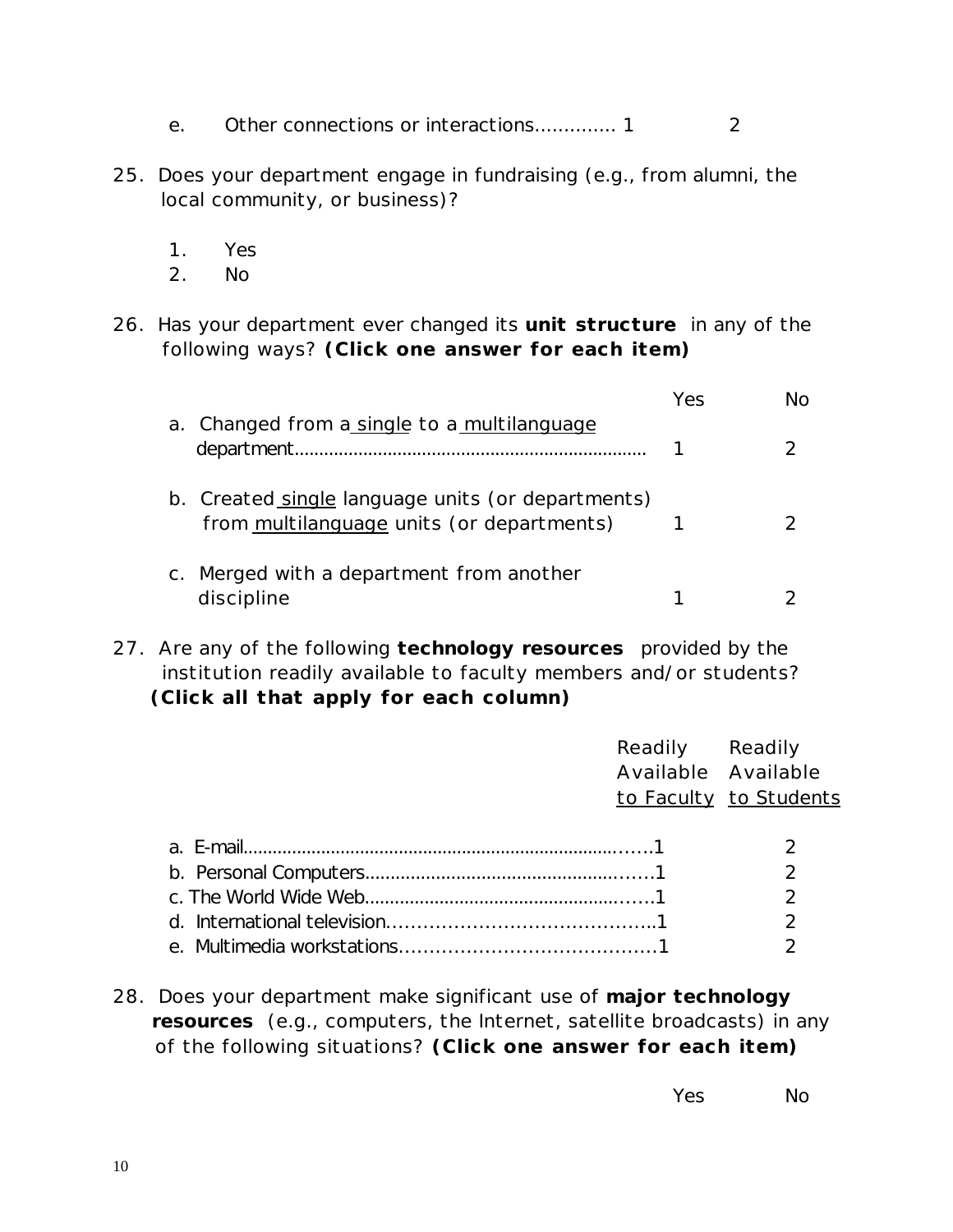- 29. Is your department one of the primary users of a **language lab** , **electronic resource** or **media center** on campus?
	- 1. Yes
	- 2. No
- 30. Does your institution have an entity separate from the language departments that is to some degree responsible for language teaching (e.g., a **language center** or a **language resource** center)? *(Click only one answer)*
	- 1. Yes *(Continue with Question 31)*
	- 2. No *(stop here, go to Question 33)*
- 31. Which of the following statements apply to the language center? *(Click all that apply)*
	- 1. It provides all language teaching on campus
	- 2. It provides some language teaching on campus
	- 3. It evaluates, supervises and supports all language teaching
	- 4. It evaluates, supervises and supports teaching at the request of the department
	- 5. It functions as a language media center
- 32. Which of the following statements apply to the relationship between your department and the language center? *(Click all that apply)*
	- a. Close cooperation on all aspects of delivering language instruction
	- b. Cooperation in providing technology
	- c. Cooperation in teacher training
	- d. Cooperation in testing
	- e. Cooperation in curriculum development
	- f. Occasional cooperation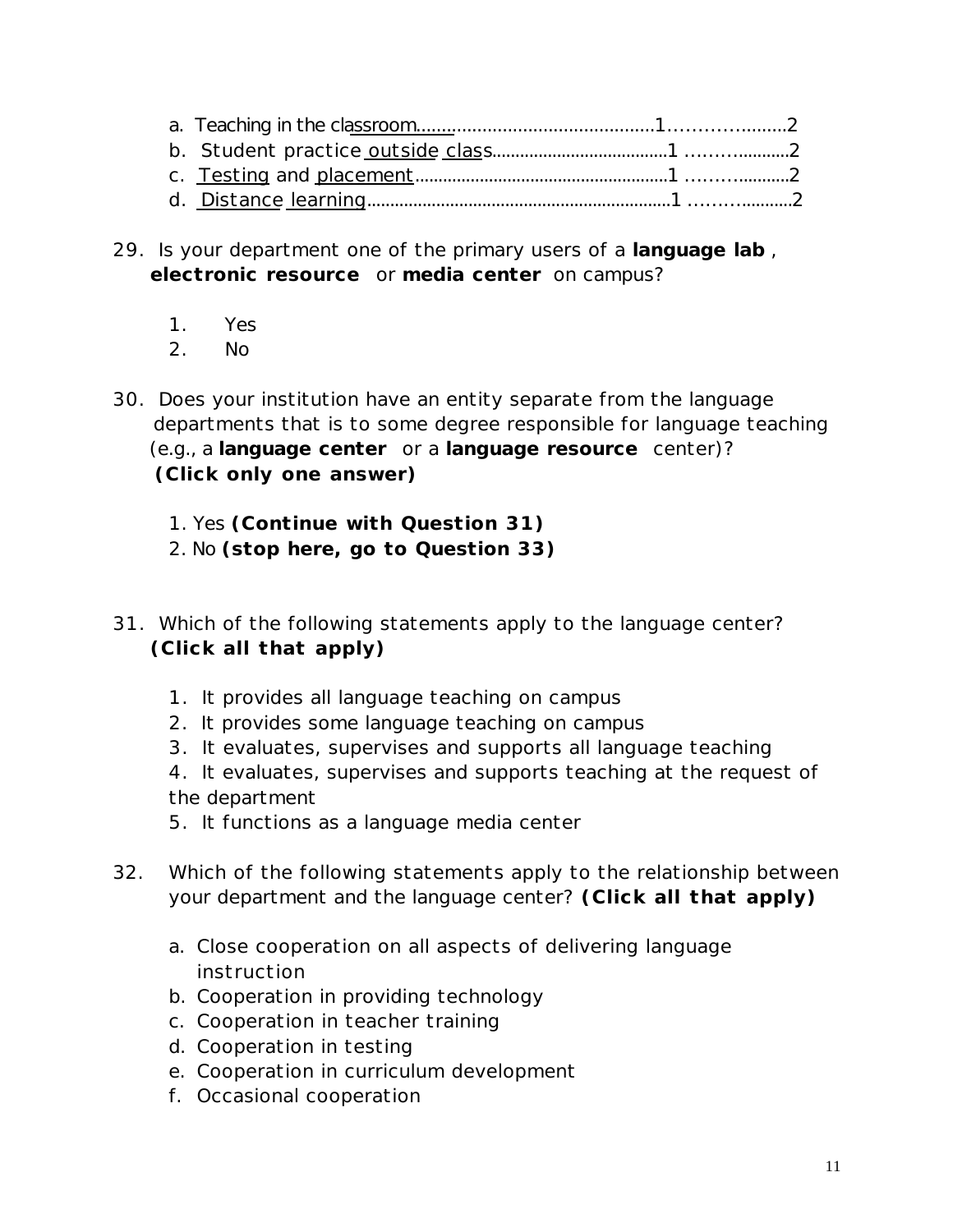g. No real cooperation

33. Is your program located in the United States? If "no," please tell us where.

a. Yes.

b. No, it is located in  $\ldots$ 

### *Part Three. International Perspectives* **(Just give us your personal opinion, not published facts)**

1 Please place **Five** of the following countries in descending order according to population (the country with the largest population is number 1).

> Brazil, China, Egypt, England, France, Germany, Israel, Japan, Korea, Mexico, Russia

| 1. |  |
|----|--|
| 2. |  |
| 3. |  |
| 4. |  |
| 5. |  |

2 Please place **Five** of the following countries in descending order according to the size of their economies (the largest economy is number 1).

> Brazil, China, Egypt, England, France, Germany, Israel, Japan, Korea, Mexico, Russia

| 4. |  |  |  |  |  |
|----|--|--|--|--|--|
|    |  |  |  |  |  |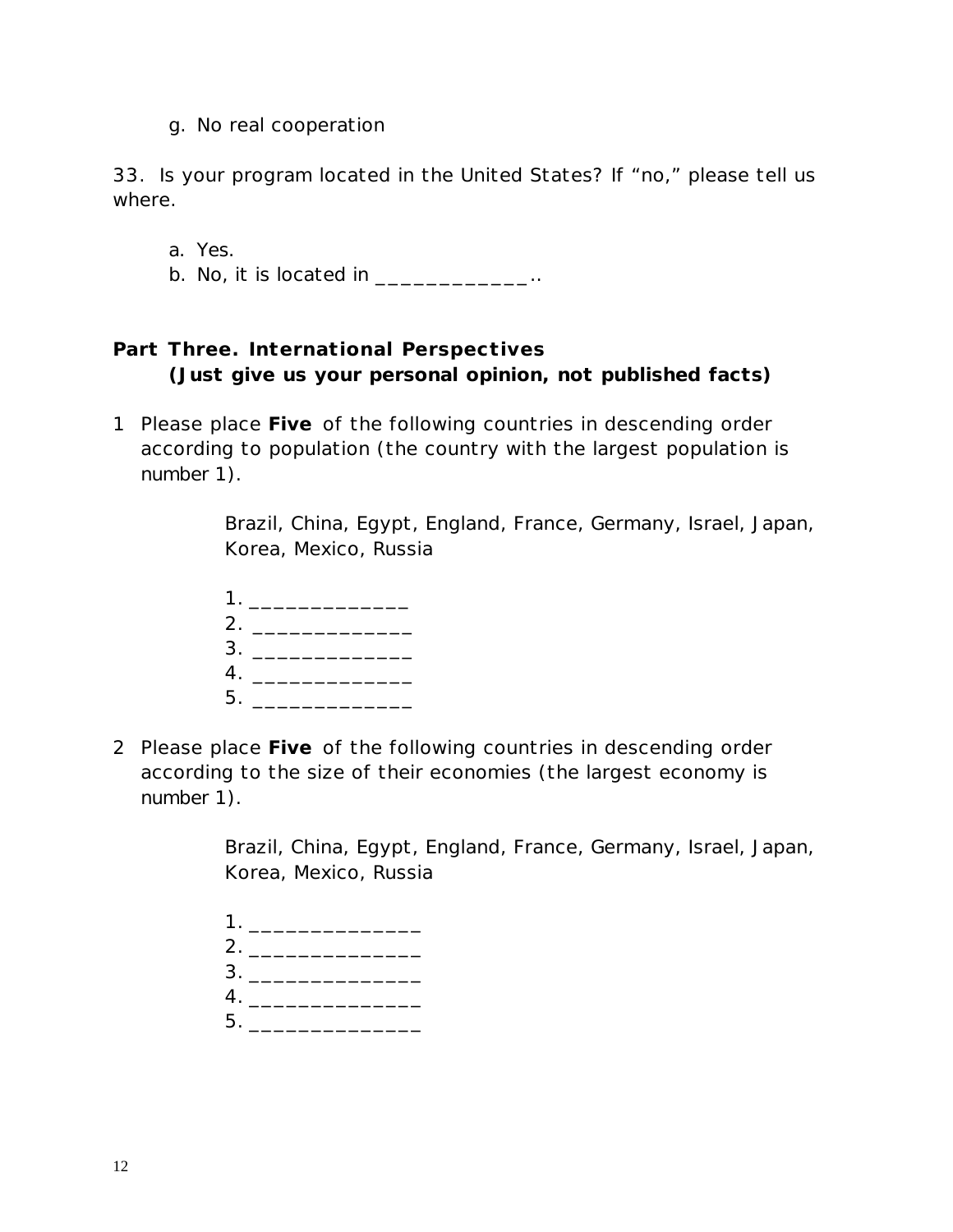3 Please place **Five** of the following countries in descending order according to their importance to the United States.

> Brazil, China, Egypt, England, France, Germany, Israel, Japan, Korea, Mexico, Russia

|    | 3. |  |  |  |
|----|----|--|--|--|
|    |    |  |  |  |
| 5. |    |  |  |  |

4 Please place **Five** of the following countries in descending order according to the frequency you hear or read reports about them on television, in newspaper, or in other popular media.

> Brazil, China, Egypt, England, France, Germany, Israel, Japan, Korea, Mexico, Russia

| 1. |    |  |  |  |  |  |
|----|----|--|--|--|--|--|
|    |    |  |  |  |  |  |
|    | 3. |  |  |  |  |  |
|    | 4. |  |  |  |  |  |
| 5. |    |  |  |  |  |  |

- 5 In your estimation, what percentage of the world's population can conduct business in English?
	- a. 70 percent
	- b. 60 percent
	- c. 50 percent
	- d. 40 percent
	- e. 30 percent
	- f. 20 percent
	- g. 10 percent
	- h. 1-9 percent